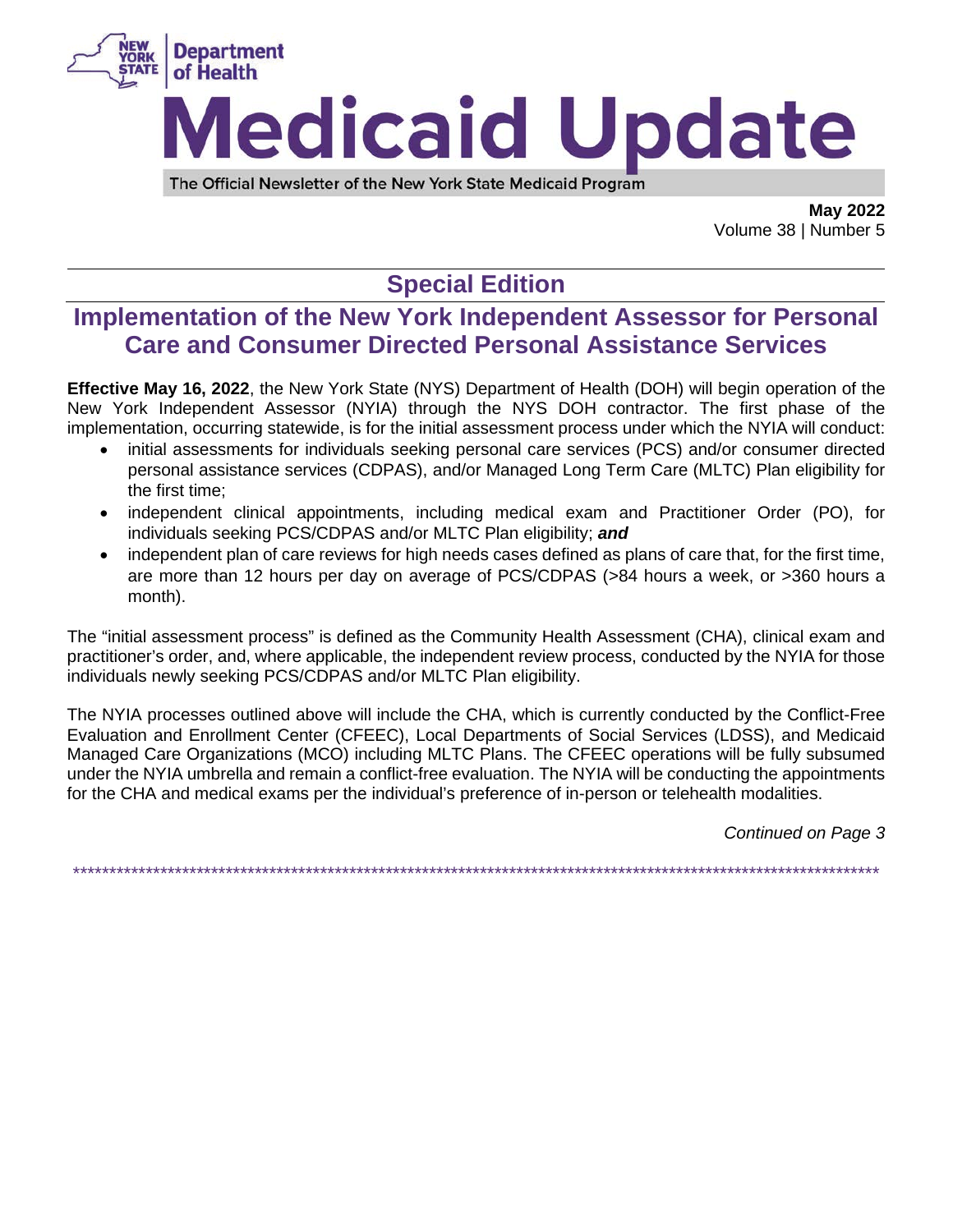**Kathy Hochul** Governor State of New York

Mary T. Bassett, M.D., M.P.H. Commissioner New York State Department of Health

#### **Brett R. Friedman**

**Acting Medicaid Director** Office of Health Insurance Programs

The Medicaid Update is a monthly publication of the New York State Department of Health.

## In This Issue...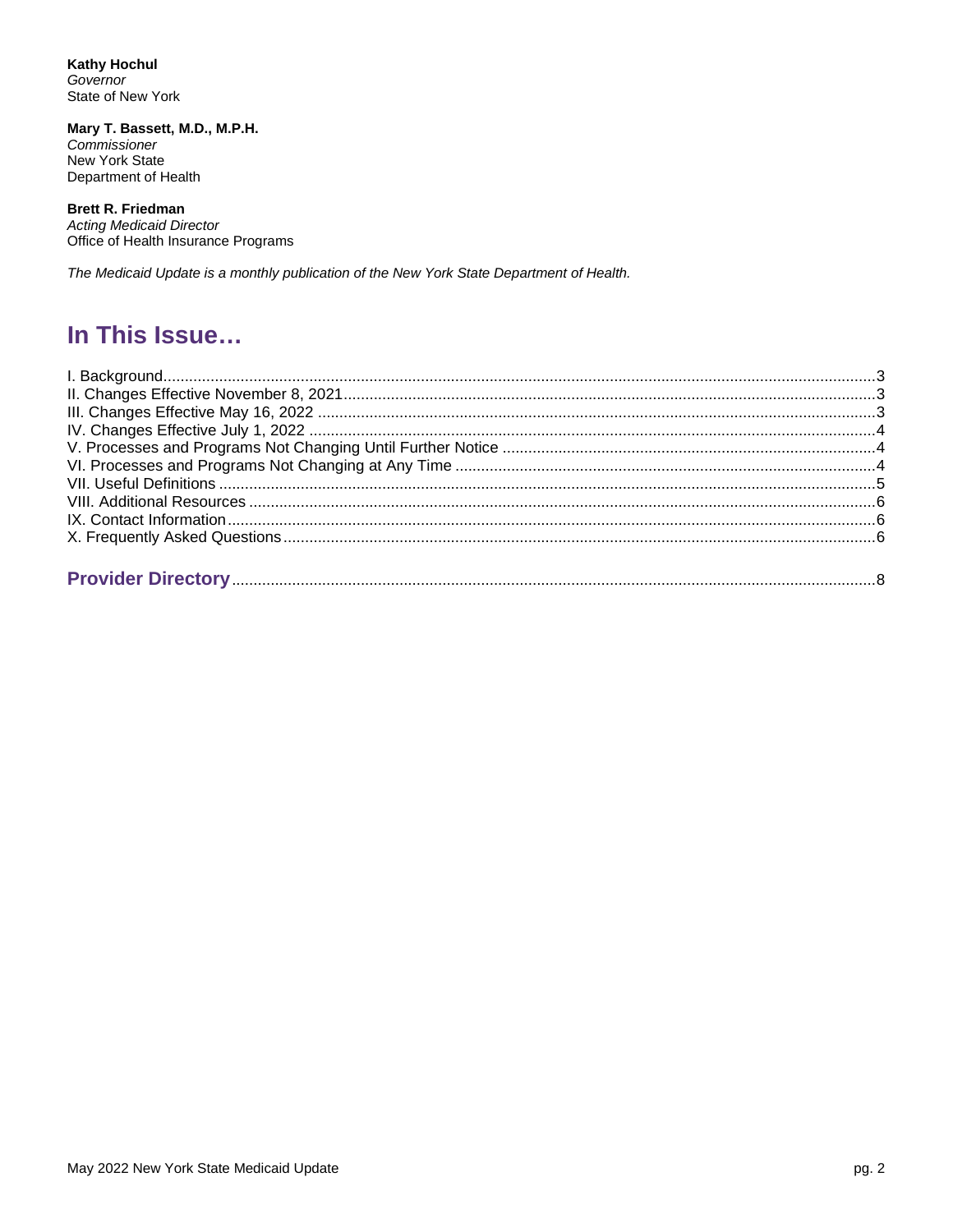# **I. Background**

In Chapter 56 of the Laws of 2020, §11 required that the NYS DOH establish and procure services of an independent assessor. Subsequently, the NYS DOH promulgated regulations at 18 New York Codes, Rules and Regulations (NYCRR) §505.14, located at: [https://regs.health.ny.gov/volume-c-title-18/content/section-](https://regs.health.ny.gov/volume-c-title-18/content/section-50514-personal-care-services)[50514-personal-care-services,](https://regs.health.ny.gov/volume-c-title-18/content/section-50514-personal-care-services) for personal care services, and 18 NYCRR §505.28, located at: [https://regs.health.ny.gov/volume-c-title-18/content/section-50528-consumer-directed-personal-assistance](https://regs.health.ny.gov/volume-c-title-18/content/section-50528-consumer-directed-personal-assistance-program)[program,](https://regs.health.ny.gov/volume-c-title-18/content/section-50528-consumer-directed-personal-assistance-program) for CDPAS to effectuate these changes. Letters posted by the NYS DOH outlined the effective date of regulatory changes and updates. These letters can be found on the NYS DOH New York Independent Assessor (NYIA) web page titled, "Document Repository", located at: [https://www.health.ny.gov/health\\_care/medicaid/redesign/nyia/repository/index.htm.](https://www.health.ny.gov/health_care/medicaid/redesign/nyia/repository/index.htm)

Below is a summary of the regulatory and process changes that have already taken place, will be taking place, or will not be taking place, regarding the implementation of the NYIA.

## **II. Changes Effective November 8, 2021**

Upon adoption of the regulations which were **effective November 8, 2021**, the following changes were made:

- CHAs for the provision of PCS or CDPAS became valid for up to 12 months; *and*
- practitioners able to sign physician order forms DOH-4359 and HCSP-M11Q were expanded to include:
	- o Doctors of Medicine (MDs) and Doctors of Osteopathic Medicine (DOs) licensed in accordance with Article 131 of the New York Education Law; *or*
	- o physician assistants (PAs) or specialist assistants registered in accordance with Article 131-B of the New York Education Law; *or*
	- o nurse practitioners (NPs) certified in accordance with Article 139 of the New York Education Law.

## **III. Changes Effective May 16, 2022**

NYS DOH is implementing the following changes, **effective May 16, 2022**:

- The NYIA will be conducting all initial assessments using the Uniform Assessment System for New York (UAS-NY) CHA for adults (18 years of age and over) **prior** to the required medical exam.
- An individual's practitioner will no longer be conducting a medical exam for the initial assessment process for adults (18 years of age and over) seeking PCS and/or CDPAS. The medical exam will be conducted by a clinician from the NYIA having no prior provider-patient relationship with the individual.
- Adults (18 years of age and over) seeking PCS and/or CDPAS **for the first time** will no longer be required to have a physician order form (DOH-4359 and HCSP-M11Q).
	- $\circ$  The medical exam will now be conducted by the NYIA Independent Practitioner Panel (IPP), which will then complete a PO form to be submitted to the LDSS or Medicaid MCO.
- POs completed by the NYIA are valid for up to 12 months.
- The NYIA PO will take the place of the physician order forms (DOH-4359 and HCSP-M11Q) for adults (18 years of age and over) for initial assessments.
- Practitioners able to sign the NYIA PO forms include the following provider types: MDs, DOs, NPs, PAs, and specialist assistants.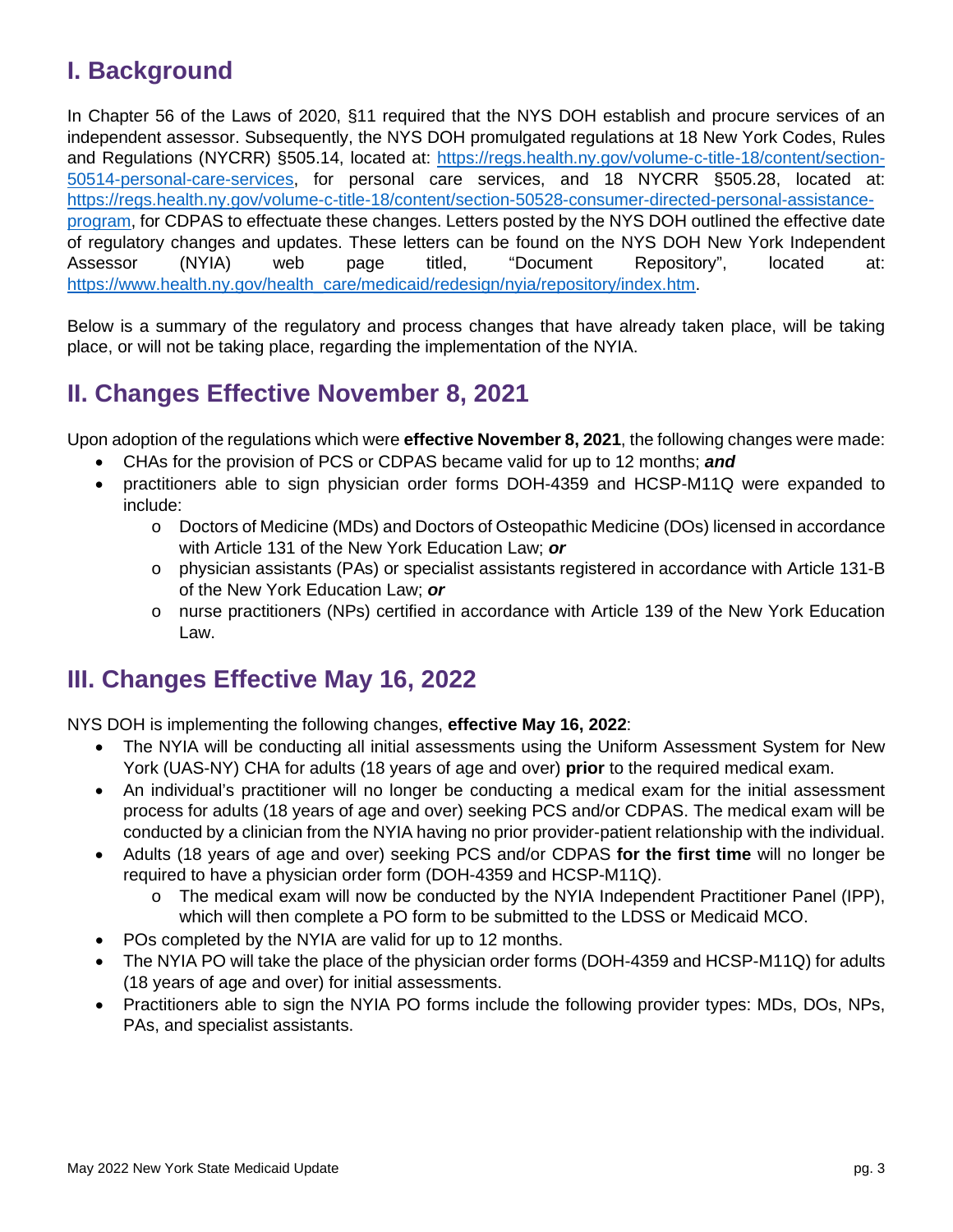**Transition:** If an individual scheduled an assessment prior to May 16, 2022, they will need to complete the assessment process under the prior rules. For example, if an individual called the CFEEC prior to May 16, 2022, and was scheduled for a CHA after May 16, 2022, the CFEEC process would continue as currently conducted:

- Maximus conducts a CHA for MLTC Plan eligibility,
- plan conducts another CHA for services, *and*
- a physician's order is obtained by the individual from their chosen practitioner.

In addition, as of May 16, 2022, a CFEEC CHA is now valid for 12 months. This action repeals the current CFEEC CHA expiration of 75 days in MLTC Plan policy 16.08.

# **IV. Changes Effective July 1, 2022**

The NYIA will begin to conduct the initial assessment process for:

- individuals seeking PCS and/or CDPAS based on an immediate need for PCS and/or CDPAS, *and*
- Medicaid MCO members seeking PCS and/or CDPAS for the first time through an expedited process.

# **V. Processes and Programs Not Changing Until Further Notice**

The following processes or programs are not being implemented at this time by the NYS DOH. NYS DOH will provide prior notice when implementation dates are determined.

- The NYIA will not be conducting reassessments for adults (18 years of age and over). The LDSS and Medicaid MCOs will still perform all routine periodic and non-routine reassessments for adults (18 years of age and over) until such time as they are folded into the NYIA process.
- The NYIA will not be conducting any assessments for the pediatric population (zero through 17 years of age). This means the LDSS and Medicaid MCOs will still perform all assessments for the pediatric population.
- The NYIA will not be conducting medical exams or writing POs for adults (18 years of age and over) having a reassessment, or children (zero through 17 years of age) having any assessment (initial or reassessment). They are still required to have a medical exam performed by their own practitioner prior to the reassessment and the practitioner is required to complete a physician order form (DOH-4359 or HCSP-M11Q) for PCS or CDPAS.
- The NYIA, Medicaid MCO, or LDSS will **not** be requiring that an individual meet a minimum need requirement of more than two activities of daily living (ADLs) or more than one ADL with a dementia or Alzheimer's Disease diagnosis to obtain PCS and/or CDPAS or to enroll in an MLTC Plan.

# **VI. Processes and Programs Not Changing at Any Time**

No changes are planned, at any time, for the following processes or programs:

- The assessment tool used by the NYIA will remain the same CHA housed in the NYS DOH UAS-NY.
- An independent review of high needs cases is **not** required for plans of care that are currently above 12 hours per day, on average, and remain at that level.
- LDSS and Medicaid MCOs remain responsible for the development of the person-centered plan of care for all individuals.
- Programs or populations that will not be folded into the NYIA at any time include:
	- o Programs for All-Inclusive Care of the Elderly (PACE),
	- o Assisted Living Programs (ALP), *and*
	- o Children zero through three years of age.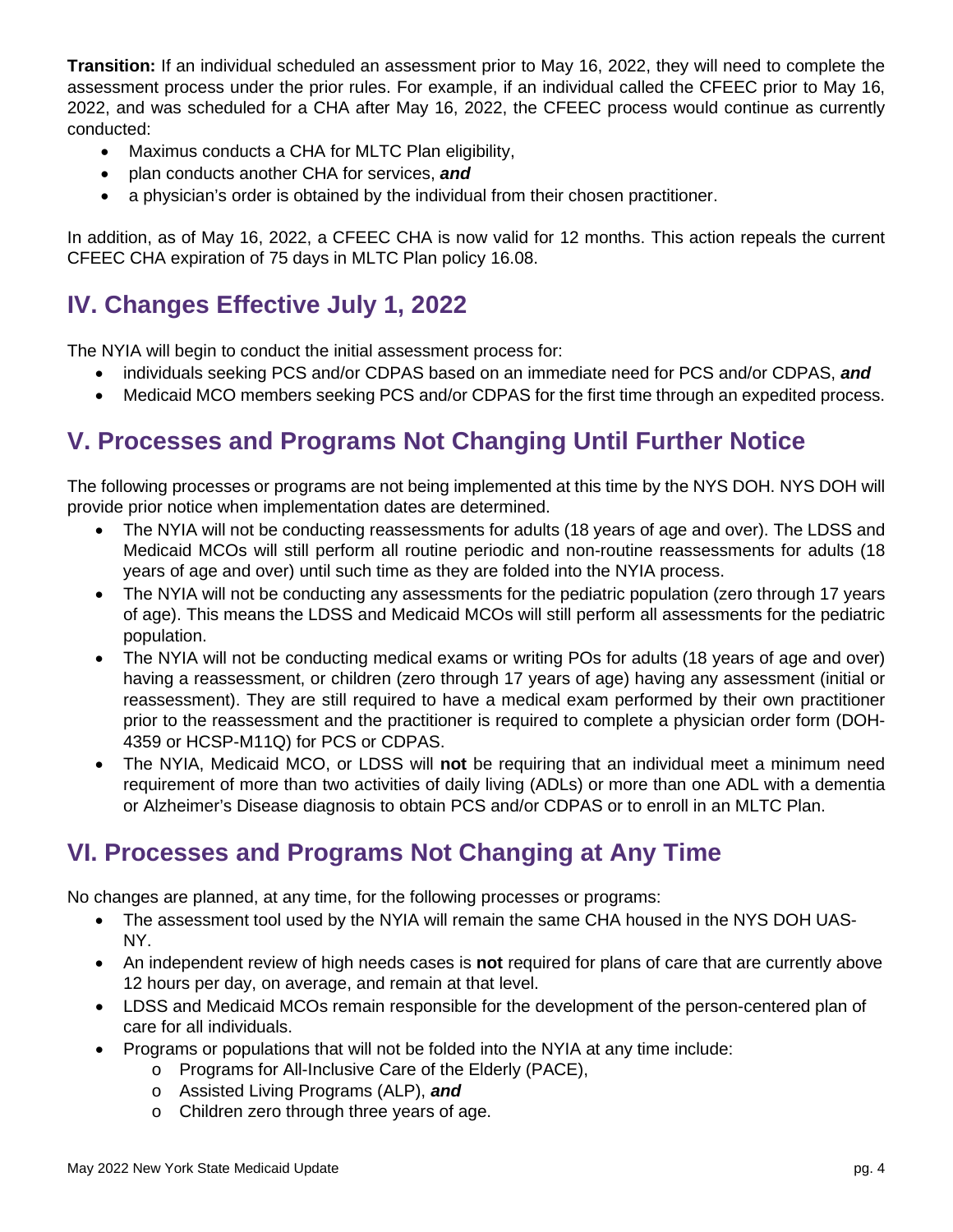# **VII. Useful Definitions**

**New York Independent Assessor (NYIA)**: Through the NYS DOH contracted vendor, the NYIA has been created to conduct independent assessments, provide independent POs, and perform independent reviews of high needs cases for PCS and CDPAS. The NYIA will also take over the work currently done by the CFEEC to assess individuals for MLTC Plan eligibility.

**Community Health Assessment (CHA)**: The assessment tool used in NYS to determine the need for community based long term services and supports (CBLTSS) including PCS and CDPAS, home health aide services, home care, which includes nursing, physical, speech and occupational therapy; as well as adult day health care. For the purposes of NYIA, the CHA is referenced in connection with its use in assessing needs for PCS and/or CDPAS and MLTC Plan eligibility. This assessment tool is contained in the UAS-NY and is part of the interRAI suite of assessments. It has been in continuous use in NYS since 2011 and is not changing based on the revised statute or regulation. The NYIA will continue to use this tool for the independent assessments.

**Independent Practitioner Panel (IPP)**: The regulations replace the requirement for a physician's order to authorize PCS and/or CDPAS with a requirement that these services are ordered by a qualified, independent practitioner, and expand the list of ordering practitioners to include MDs, DOs, NPs and PAs contracted to work for the IPP under the NYIA.

**Clinical Appointment**: The IPP clinician will conduct a medical exam, review the CHA and any supporting documents, and issue a PO for PCS and/or CDPAS.

**Practitioner Order (PO)**: The PO is the order form, which is required to authorize PCS and/or CDPAS, that must be completed by the IPP clinician after conducting the medical exam, reviewing the CHA in the UAS-NY and determining if the individual is self-directing, or has an appropriate self-directing other, and can safely receive PCS and/or CDPAS at home based on their medical stability. The PO replaces the currently used physician's order forms (DOH-4359 and HCSP-M11Q), which are obtained prior to an assessment.

**Practitioner Statement of Need**: The *Practitioner Statement of Need* (DOH-5779) is the form used by adults (18 years of age and over) to help substantiate a need for services when the adult is seeking to obtain PCS and/or CDPAS on an immediate need basis. This form replaces the use of the physician's order form (DOH-4359 or HCSP-M11Q) for adults (18 years of age and over) for immediate needs. The *Practitioner Statement of Need* form must be included in the materials submitted to the LDSS for a request based on immediate need of services for adults (18 years of age and over).

**NYIA Customer Service Center**: When a consumer initiates a call to the NYIA Helpline requesting an initial assessment, a NYIA call center representative (CSR) screens the caller to determine if an appointment should be scheduled. The CSR will proceed with scheduling a CHA and a Clinical Appointment upon verifying the consumer's identity, contact information, preferred assessment modality (telehealth or face-to-face) and, if needed, the location of an in-person visit.

**Independent Review Panel (IRP)**: An independent panel of clinicians under the NYIA that will provide a secondary medical review for high needs cases and issue a recommendation to the LDSS or Medicaid MCO regarding whether the proposed plan of care is reasonable and appropriate to maintain the individual's health and safety at home.

**High Needs Cases**: For the purposes of the Independent Review Panel, high needs cases are defined as needing, for the first time, more than 12 hours of care per day, on average.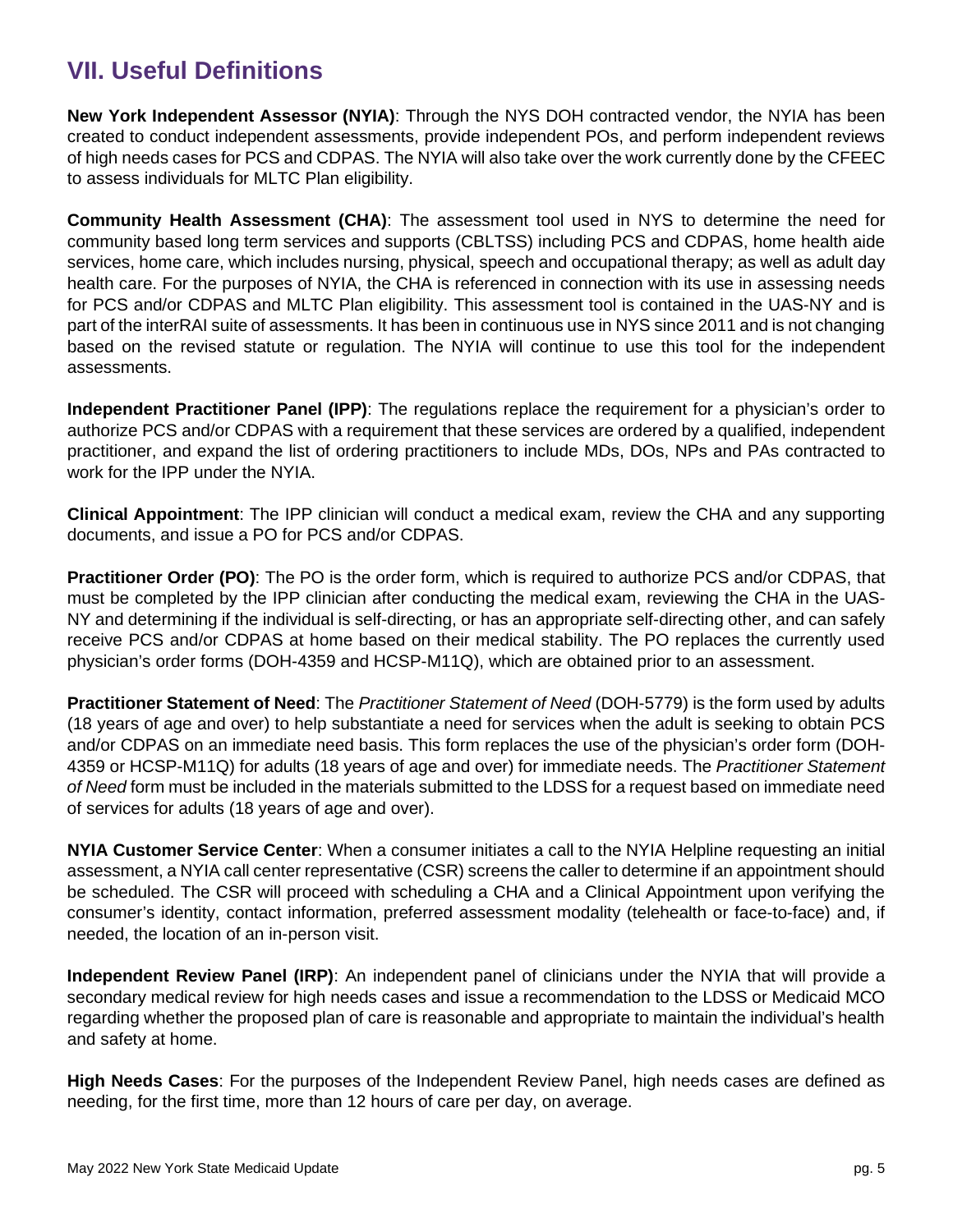**Plan of Care (POC)**: A person-centered plan of care developed in consultation with the individual and their representative(s), if any, that reflects the individual's needs, preferences, and goals in receiving services to maximize independence and community integration and incorporates social and cultural considerations for the provision of care.

**Telehealth**: Synchronous live interactive video teleconference.

## **VIII. Additional Resources**

- PCS Regulations at 18 NYCRR 505.14, located at: [https://regs.health.ny.gov/volume-c-title-](https://regs.health.ny.gov/volume-c-title-18/content/section-50514-personal-care-services)[18/content/section-50514-personal-care-services](https://regs.health.ny.gov/volume-c-title-18/content/section-50514-personal-care-services)
- CDPA Program Regulations at 18 NYCRR 505.28, located at: [https://regs.health.ny.gov/volume-c](https://regs.health.ny.gov/volume-c-title-18/content/section-50528-consumer-directed-personal-assistance-program)[title-18/content/section-50528-consumer-directed-personal-assistance-program](https://regs.health.ny.gov/volume-c-title-18/content/section-50528-consumer-directed-personal-assistance-program)
- Administrative Directive Memorandum for LDSS 22 OHIP/ADM-01, located at: [https://www.health.ny.gov/health\\_care/medicaid/publications/22adm01.htm](https://www.health.ny.gov/health_care/medicaid/publications/22adm01.htm)
- MLTC Policy 22.01, located at: [https://www.health.ny.gov/health\\_care/medicaid/](https://www.health.ny.gov/health_care/medicaid/redesign/mrt90/mltc_policy/docs/2022-04-27_mltc_22-01.pdf) [redesign/mrt90/mltc\\_policy/docs/2022-04-27\\_mltc\\_22-01.pdf](https://www.health.ny.gov/health_care/medicaid/redesign/mrt90/mltc_policy/docs/2022-04-27_mltc_22-01.pdf)
- Mainstream Managed Care (MMC) Guidance, located at: [https://www.health.ny.gov/health\\_care/managed\\_care/plans/docs/mmc\\_nyia\\_guidance.pdf](https://www.health.ny.gov/health_care/managed_care/plans/docs/mmc_nyia_guidance.pdf)
- NYS DOH "New York Independent Assessor (NYIA)" web page, located at: [https://www.health.ny.gov/health\\_care/medicaid/redesign/nyia/](https://www.health.ny.gov/health_care/medicaid/redesign/nyia/)
- Medicaid Redesign Team (MRT) II Legislative Letters for Long Term Care, located at: [https://www.health.ny.gov/health\\_care/medicaid/redesign/mrt2/recommends/index.htm](https://www.health.ny.gov/health_care/medicaid/redesign/mrt2/recommends/index.htm)

# **IX. Contact Information**

- All questions regarding regulations or NYIA process should be sent to [independent.assessor@health.ny.gov.](mailto:independent.assessor@health.ny.gov)
- Providers with NYIA-related questions should call (855) 222-8350/TTY (888) 329-1541 or visit the New York Independent Assessor website, located at: [https://www.nyia.com/en.](https://www.nyia.com/en)

# **X. Frequently Asked Questions**

- **1. How can an individual/caregiver/Medicaid MCO/LDSS request an initial assessment?** An individual/caregiver/Medicaid MCO/LDSS can call the NYIA toll-free helpline at (855) 222-8350 to request an initial assessment. NYIA will schedule an initial CHA and Clinical Appointment during the same phone call.
- **2. What assistance will be provided to individuals without active Medicaid when calling NYIA to schedule an initial assessment?** If individuals do not have active Medicaid, NYIA will refer them to their LDSS to apply for Medicaid or

check on the status of their Medicaid application, as applicable.

**3. What is the timeline for the non-expedited assessment scheduling (assuming individual has active Medicaid)?**

The CHA and Clinical Appointment will be scheduled and completed by NYIA within 14 calendar days of contact with NYIA.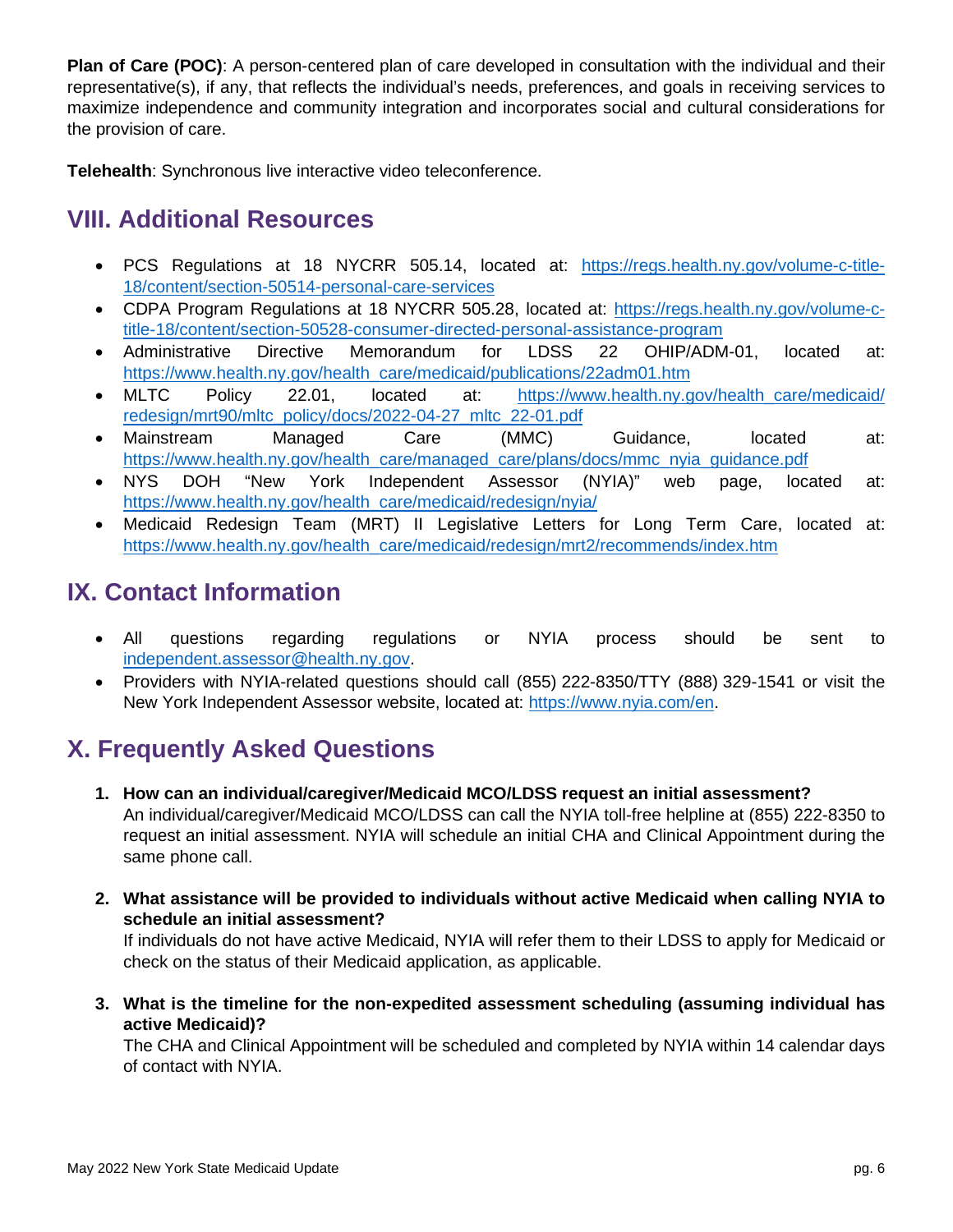### 4. What mode(s) of assessment and clinical appointment are available to individuals?

Individuals will be asked to choose a Zoom video/telehealth or an in-person assessment and clinical appointment. A nurse assessor will call the individual 24 to 48 hours prior to the scheduled assessment to help prepare them for the appointment, including providing instructions on how to use Zoom for those who select telehealth appointments.

5. Will NYIA conduct the CHA and Clinical Appointment in the individual's primary language/other languages as requested?

Yes. NYIA has access to interpreter services, via a call center, to conduct the CHA and Clinical Appointment in the individual's preferred language.

- 6. How and when will the individual be notified of the CHA and clinical appointment outcome? NYIA is responsible for generating and mailing notices to individuals informing them of the outcome of their CHA and Clinical Appointment.
- 7. How long will the CHA and PO be valid for?

Unless there's a change in an individual's condition or another CHA is requested or required, the CHA result and PO will be valid for 12 months.

8. How can an individual request PCS or CDPAS after the NYIA conducts the CHA and Clinical Appointment?

Once an individual has a current CHA and PO on file, the individual or their authorized representative, must reach out to the Medicaid MCO or LDSS (as applicable) to request PCS or CDPAS. After the completion of the CHA and Clinical Appointment NYIA will send the individual, and their authorized representative if applicable, a notice and direction to contact the Medicaid MCO or LDSS to request PCS or CDPAS.